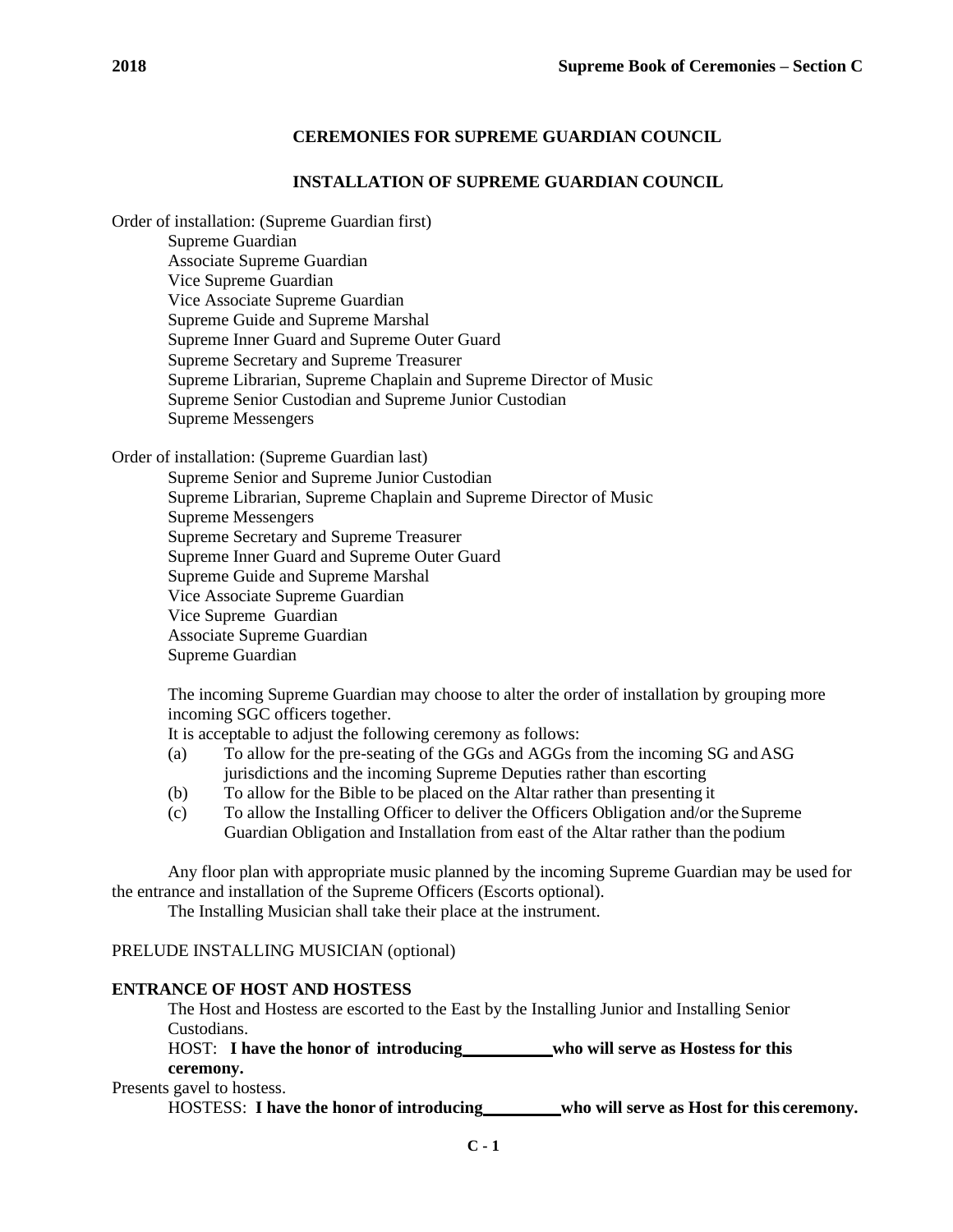The Host and Hostess give their addresses of welcome.

HOSTESS: **Installing Junior Custodian and Installing Senior Custodian, you will escort the Supreme Guardian and Associate Supreme Guardian to the East.**

The Installing Junior and Senior Custodians escort the Supreme Guardian and the Associate Supreme Guardian to the East and remain at waiting stations on East Line. Three raps of gavel (\*\*\*).

HOSTESS: **It is with pleasure that I introduce Supreme Guardian of Job's Daughters International.**

HOST: **It is with pleasure that I introduce Associate Supreme Guardian of Job's Daughters International.**

HOSTESS: **Installing Junior Custodian and Installing Senior Custodian, you will escort the** 

**Grand Guardian and Associate Grand Guardian of and to the East.** The Installing Junior Custodian and Installing Senior Custodian retire and escort the Grand Guardians and Associate Grand Guardians. They enter in couples, with the Grand Guardian and Associate Grand Guardian from the Supreme Guardian's jurisdiction following the Installing Junior Custodian and the Grand Guardian and Associate Grand Guardian from the Associate Supreme Guardian's jurisdiction following the Installing Senior Custodian. All will proceed east to the Altar Line turn north and south to center of Altar and then proceed to the East.

HOSTESS: **It is with pleasure that I introduce Grand Guardian of and Grand Guardian of .**

| HOST:              | It is with pleasure that I introduce |                                    | <b>Associate Grand</b> |
|--------------------|--------------------------------------|------------------------------------|------------------------|
| <b>Guardian of</b> | and                                  | <b>Associate Grand Guardian of</b> |                        |

HOSTESS: **Installing Junior Custodian and Installing Senior Custodian, you will escort the Supreme Bethel Honored Queen and Miss International Job's Daughter to the East.**

**It is with pleasure that I introduce:**

**Supreme Bethel Honored Queen**

**Miss International Job's Daughter**

HOSTESS: **Installing Junior Custodian and Installing Senior Custodian, you will retire and escort into the room the Installing Officer and Associate Installing Officer.**

The Custodians, followed by the Installing Officer and Associate Installing Officer, march directly to the Altar Line, turn north and south, march to center of Altar, then turning east proceed to East Line. Custodians wait on East Line and Installing Officer and Associate Installing Officer proceed toEast.

HOSTESS: **It is with pleasure that I introduce who will serve as the Installing Officer for the evening.**

HOST: It is with pleasure that I introduce\_\_\_\_\_\_\_\_\_\_\_who will serve as the Associate **Installing Officer for the evening.**

The Hostess presents gavel to the Installing Officer. Host and Hostess are seated in the East. Installing Junior and Senior Custodians remain standing at their stations.

## INSTALLING OFFICER: **Installing Junior and Senior Custodians, you will retire and invite the other Installing Officers into the room.**

The Custodians go directly to Altar Line, turn north and south, then proceed to West Line, taking position in the line of Installing Officers. Installing Guide and Installing Marshal, followed by other Installing Officers, march to Altar Line, turn north and south to center of Altar, turn east to East Line, turn north and south on East Line and face west for introduction.

INSTALLING OFFICER: **We have assembled here this evening for the purpose of installing the newly elected and appointed officers of the Supreme Guardian Council and Supreme Deputies of Job's Daughters International. In installing these officers, I will be assisted by:**

**Installing Guide**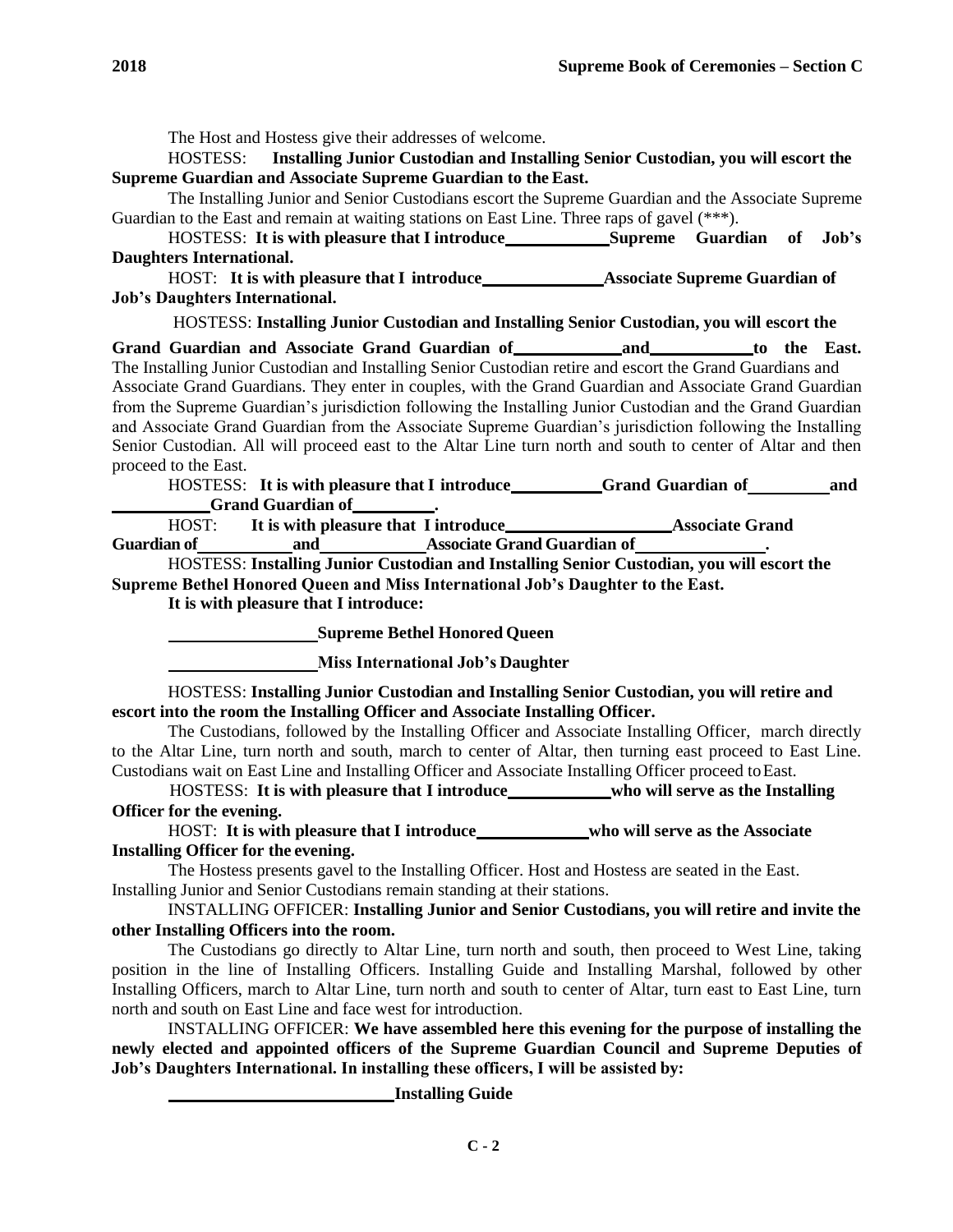| <b>Installing Marshal</b>          |
|------------------------------------|
| <b>Installing Chaplain</b>         |
| <b>Installing Secretary</b>        |
| <b>Installing Musician</b>         |
| <b>Installing Senior Custodian</b> |
| <b>Installing Junior Custodian</b> |
| <b>Installing Flag Bearer</b>      |

Bearer. The incoming Supreme Guardian has the option of having more than one Flag Bearer and a Bible

INSTALLING OFFICER: **Installing Guide and Installing Marshal, you will conduct the Installing Officers to their stations.** The Installing Guide and Installing Marshal turn south and north to South and North Lines, turn west and proceed to their stations. The other Installing Officers drop off at their stations.

INSTALLING OFFICER: **Installing Guide and Installing Marshal, you will escort the Supreme Deputies into the room.** Installing Guide and Installing Marshal march to South and North Marching Lines, then west to the entrances where they will remain until all have entered, then return to their stations.

INSTALLING OFFICER: **Installing Guide and Installing Marshal, you will conduct the newly elected and appointed officers who are to serve the Supreme Guardian Council for the ensuing year into the room.**

The entrance march and the seating formation for the Supreme Officers are planned by the incoming Supreme Guardian. The Installing Guide and Installing Marshal march to South and North Marching Lines, then west to the entrances where they will remain until all officers have entered according to the entrance ceremony. They will then take their seats.

INSTALLING OFFICER: **Installing Guide, Installing Marshal, and Installing Chaplain** (or Installing Bible Bearer)**, you will retire for the presentation of the Bible.**

The Installing Guide and Installing Marshal march to Installing Chaplain's (or Installing Bible Bearer's) station and escort her/him to the entrance. Three raps of gavel (\*\*\*). Any special Bible Ceremony planned by the incoming Supreme Guardian may take place at this point. Otherwise the Installing Chaplain (or Installing Bible Bearer) carrying the Bible, followed by the Installing Guide and Installing Marshal marches to a point even with the Chaplain's station. Installing Chaplain (or Installing Bible Bearer) proceed to the Altar, places the Bible on the Altar and returns to her station. At the same time Installing Guide and Installing Marshal return to stations.

INSTALLING OFFICER: **Installing Flag Bearer, you will present the National Flag, west of the Altar. Installing Guide and Installing Marshal, you will escort the Flag into the room.**

The Installing Guide and Installing Marshal march to Installing Flag Bearer's station and escort her/him to the entrance. The Installing Flag Bearer returns followed by the Installing Guide and Installing Marshal. As Installing Flag Bearer enters, the Installing Officer sounds three raps of gavel (\*\*\*). Installing Flag Bearer proceeds east on North Marching Line until an appropriate opening presents itself according to the seating plan so that she/he can present the Flag west of the Altar. Installing Guide and Installing Marshal proceed east on North Marching Line until west of the Altar in line with the Installing Flag Bearer. They wait on the North Marching Line, facing east. When Flag is west of Altar one verse of National Anthem is sung.

INSTALLING OFFICER: **Installing Guide and Installing Marshal, you will escort the Flag to the East.** The Installing Flag Bearer steps to the north side of the Altar and takes two steps to the East. Installing Guide and Installing Marshal march east on the North Line to Altar Line, turn south and take positions on either side of Flag Bearer. They proceed to the East Line. Installing Guide and Installing Marshal remain on East Line. Flag Bearer posts Flag in the East.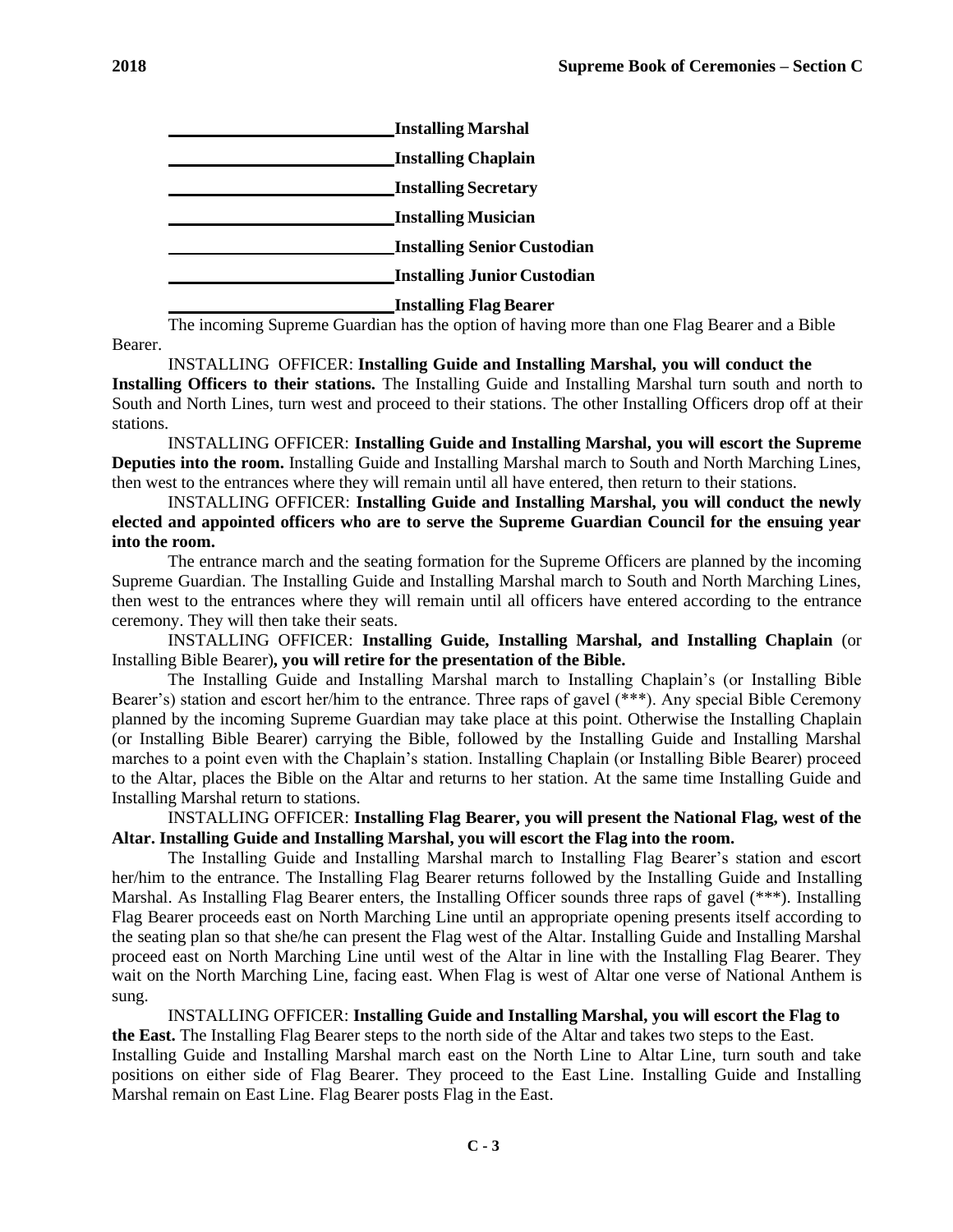INSTALLING OFFICER: **All citizens of** (Country) **will repeat the Pledge of Allegiance.** (if applicable) Installing Guide and Installing Marshal escort Installing Flag Bearer to her/his station and return to their stations. Other flags may be escorted or posted at the incoming Supreme Guardian's discretion. If a special Flag Ceremony is used, directions shall be given to the Installing Officer. At conclusion of Flag Ceremony one rap of gavel (\*).

INSTALLING OFFICER: **Before installing the officers who have been elected or appointed to serve the Supreme Guardian Council, Job's Daughters International, for the ensuing term, let us ask the blessing of our Father in Heaven. Installing Chaplain, you will attend at the Altar.**

Three raps of gavel (\*\*\*). Installing Musician plays appropriate music

INSTALLING CHAPLAIN: **Our Heavenly Father, help us to realize that You are Life, Truth and Love; to know that all we have and are, or may ever become, is a divine gift from You. May Your choicest blessings of harmony, love and wisdom fill the hearts and minds of each one in this room. Give these officers strength and wisdom to guide them in this work we love. Bless, we beseech you, the mothers and fathers of the Daughters entrusted to our care and guidance.**

**May we live always as in Your presence. Amen.** The Installing Chaplain returns to station. Installing Musician plays appropriate music. One rap of gavel (\*).

INSTALLING OFFICER: **Installing Secretary, you will read the names of those elected and appointed to serve the Supreme Guardian Council for the ensuing year, who, as their names are read will rise and remain standing.**

INSTALLING SECRETARY:

**Supreme Guardian Associate Supreme Guardian Vice Supreme Guardian Vice Associate Supreme Guardian Supreme Guide Supreme Marshal Supreme Inner Guard Supreme Outer Guard Supreme Secretary Supreme Treasurer Supreme Librarian Supreme Chaplain Supreme Director of Music Supreme Senior Custodian Supreme Junior Custodian Supreme First Messenger Supreme Second Messenger Supreme Third Messenger \_\_\_\_\_\_\_\_\_\_\_\_\_\_\_\_\_\_\_\_\_\_\_\_\_\_\_\_\_\_\_\_\_\_\_\_\_\_\_\_ Supreme Fourth Messenger Supreme Fifth Messenger**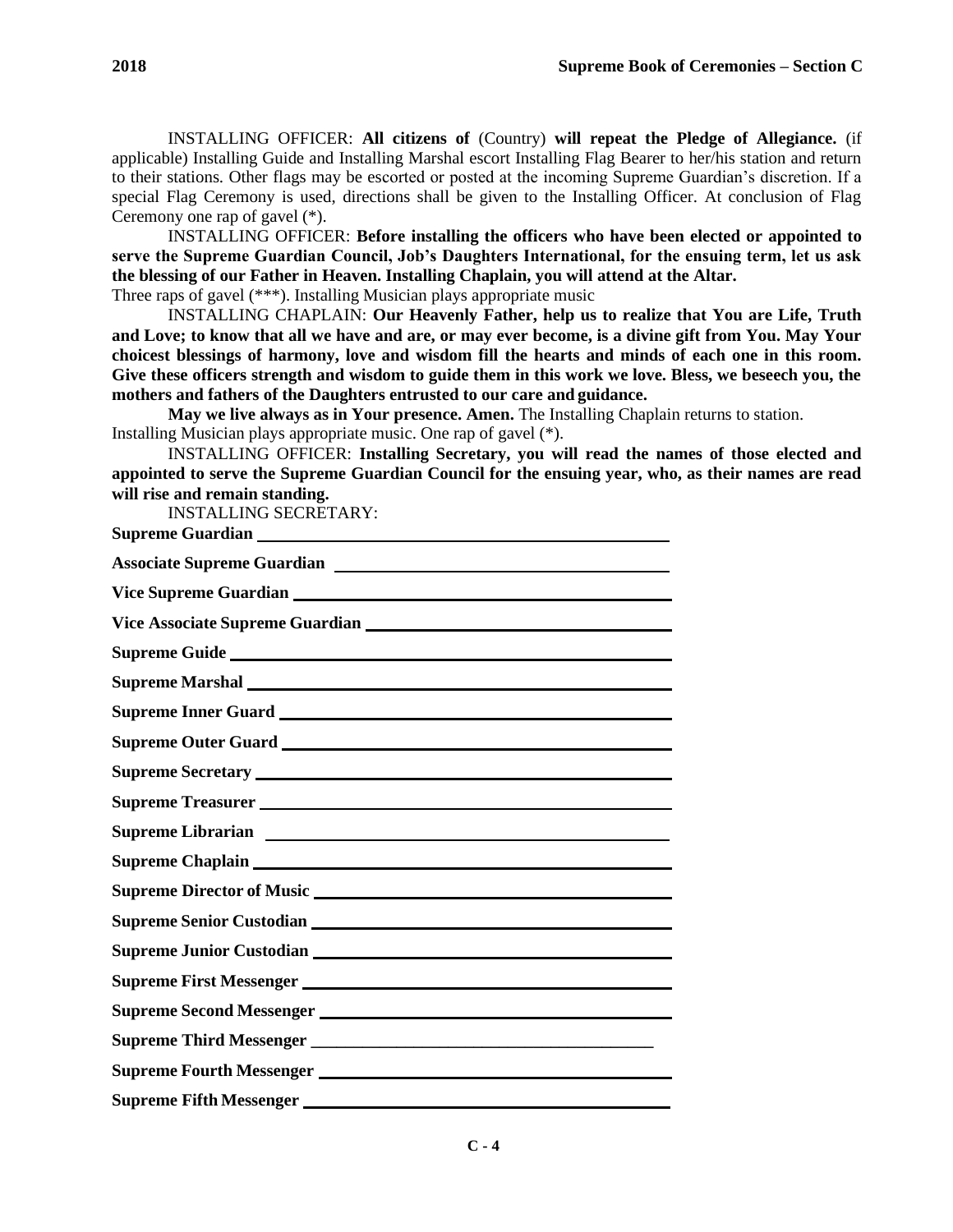INSTALLING OFFICER: **You will place your right hand over your heart and assume the following obligation: In the presence of Almighty God and these witnesses – I solemnly promise – that I will conform to and support – the Constitution, Bylaws, and Standard Operating Procedures – of the Supreme Guardian Council – Job's Daughters International – that I will faithfully perform – all the duties and obligations which devolve upon me – in assuming my office – and that I will always endeavor – to promote the welfare – future growth – and spiritual integrity – of this organization.** One rap of gavel (\*).

INSTALLING OFFICER: **Installing Guide and Installing Marshal, you will present the Supreme Guardian at the Altar.**

Installing Guide and Installing Marshal proceed to waiting stations. Turning north and south they march to a point north and south of the Altar and turn west. As they enter the semicircle, the Supreme Guardian advances, kneels at the Altar and places her hands on the Holy Bible.

**Supreme Guardian, into your hands and keeping devolves the control and guidance of this organization. It is your duty to enforce all laws and to see that the Constitution is upheld throughout the Supreme domain. Yours is an office which carries with it great responsibilities, as the welfare of our organization depends on the manner in which you conduct its affairs. Obey not only the letter but the spirit of the laws. Installing Officer places gavel over heart**

**You will repeat after me: I sincerely promise – that I will faithfully obey – and justly enforcethe Constitution, Bylaws, and Standard Operating Procedures – of the Supreme Guardian Council – Job's Daughters International – that I will perform the duties of my office - to the best of my ability – that I will promote the growth of our Order – and foster its welfare – and that I will strive to be fair and impartial in the exercise of the powers of my office – so help me God. Amen.** Installing Officer places gavel at her side.

**There is a dignity not gained by position. It is a dignity of charity and kindness. It arises not from selfishness, but from justice and a sense of its importance in our lives and in our relations one toward another. We who walk the pathway with you pray that our Heavenly Father will give you the courage to meet every difficulty, wisdom to judge each question aright, and His grace to sustain you in the performance of your duties.** DO NOT TURN THE BIBLE. Supreme Guardian rises.

SPECIAL SONG (Optional)

INSTALLING OFFICER: **Installing Guide and Installing Marshal, you will escort the Supreme Guardian and her escort(s)** (optional) **to the East.**

Installing Guide and Installing Marshal step around Altar, escort(s) march on Altar Line to Supreme Guardian and all proceed to the East Line. Three raps of gavel (\*\*\*). The Installing Guide and Installing Marshal return to waiting stations. Supreme Guardian and escort(s) ascend to the East.

INSTALLING OFFICER: **It is with pleasure that I introduce your Supreme Guardian Cuardian .** One rap of gavel (\*). The Supreme Guardian and escort(s) are seated. Installing Officer hands gavel to the Associate Installing Officer.

ASSOCIATE INSTALLING OFFICER: **Installing Guide and Installing Marshal, you will present the Associate Supreme Guardian at the Altar.**

Installing Guide and Installing Marshal proceed from Waiting Stations (Altar Line at South and North Marching Lines) north and south to a point north and south of the Altar and turn west. As they enter the semicircle, the officer to be installed advances to the Altar.

**Associate Supreme Guardian, your duty is to assist the Supreme Guardian in the performance of her duties, preside when requested to do so, and in all things pertaining to the welfare of the Order give your best counsel and advice. Let no worldly consideration swerve you from the path of duty and the virtues of justice and truth, ever remembering that by the practice of the pure principles of Freemasonry you can best serve our Daughters.**

SPECIAL SONG (Optional)

ASSOCIATE INSTALLING OFFICER: **Installing Guide and Installing Marshal, you will escort the Associate Supreme Guardian and his escort(s)** (optional) **to the East.** Three raps of gavel (\*\*\*).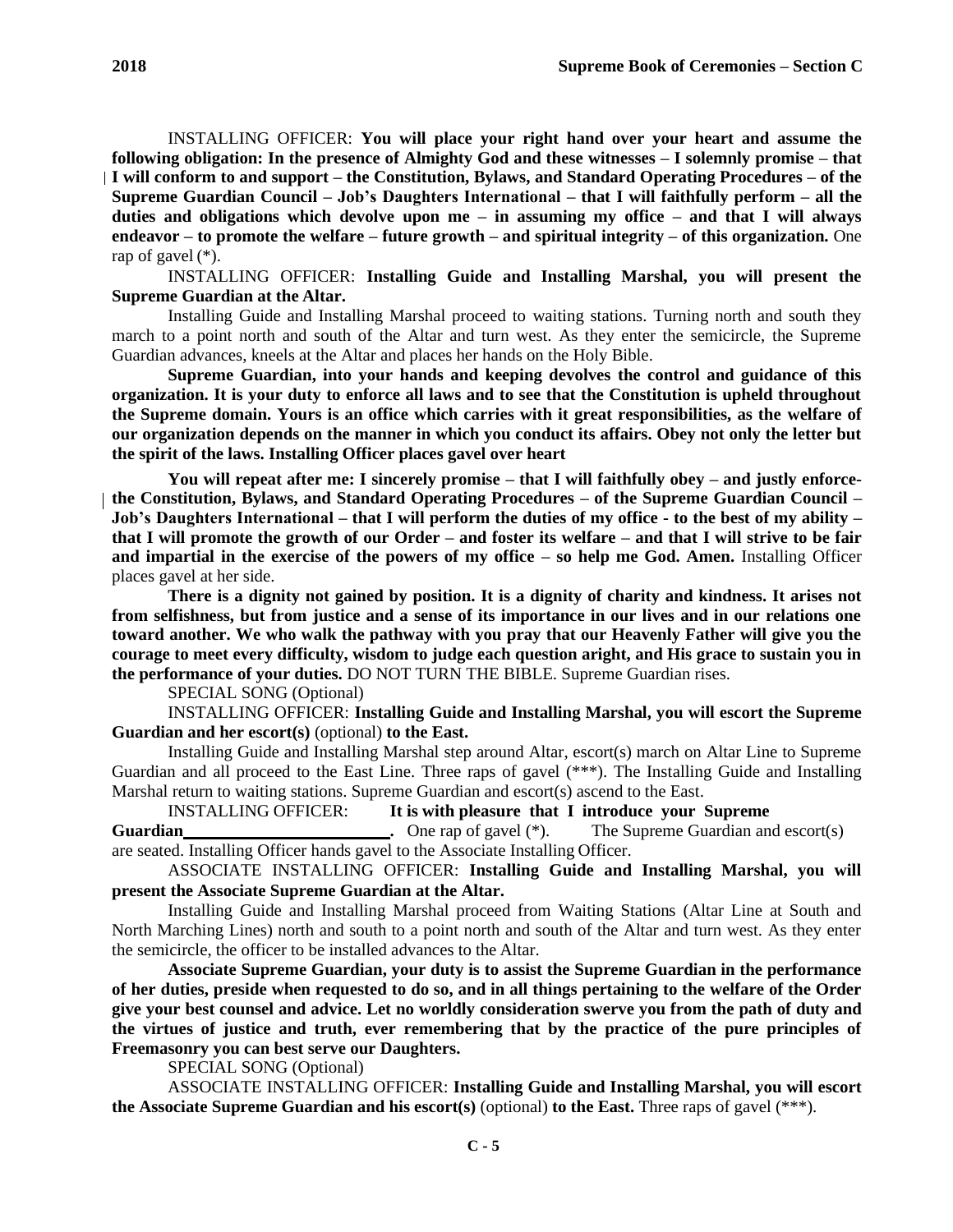The Installing Guide and Installing Marshal return to waiting stations. Associate Supreme Guardian and escort(s) ascend to the East.

ASSOCIATE INSTALLING OFFICER: **It is with pleasure that I introduce your Associate Supreme Guardian .** One rap of gavel (\*).

The Associate Supreme Guardian and escort(s) are seated in East. After conducting officer to the East, the Installing Guide and Installing Marshal return to waiting stations. Gavel is handed to Installing Officer.

INSTALLING OFFICER: **Installing Guide and Installing Marshal, you will present the Vice Supreme Guardian at the Altar.**

Installing Guide and Installing Marshal proceed from Waiting Stations (Altar Line at South and North Marching Lines) north and south to appoint north and south of the Altar and turn west. As they enter the semicircle, the officer to be installed advances to the Altar.

**Vice Supreme Guardian, it is your duty to assist the Supreme Guardian and assume her duties if she is unable to continue in her office. Promote, as far as possible, the growth and welfare of this Order. Be gracious in manner, thoughtful and kind, expressing in your daily life the principles we strive to teach. The Great Weaver is adding new threads to the cloth of pure gold and may all your actions add beauty, enhance value, and promote usefulness as you serve our Order.**

**Installing Guide and Installing Marshal, you will escort the Vice Supreme Guardian to the East.**

The Vice Supreme Guardian and escort(s) are seated in East. After conducting officer to the East, the Installing Guide and Installing Marshal return to waiting stations.

The Installing Officer introduces Vice Supreme Guardian in the East and hands gavel to Associate Installing Officer.

ASSOCIATE INSTALLING OFFICER: **Installing Guide and Installing Marshal, you will present the Vice Associate Supreme Guardian at the Altar.**

Installing Guide and Installing Marshal proceed from Waiting Stations (Altar Line at South and North Marching Lines) north and south to a point north and south of the Altar and turn west. As they enter the semicircle, the officer to be installed advances to the Altar.

**Vice Associate Supreme Guardian, it is your duty to assist the Vice Supreme Guardian in all promotional work allotted to her and assume the duties of the Associate Supreme Guardian in his absence or disability. Make yourself thoroughly familiar with the Constitution, Bylaws and Standard Operating Procedures of the Supreme Guardian Council, so that you may be prepared to give assistance when called upon to do so.**

**Installing Guide and Installing Marshal, you will escort the Vice Associate Supreme Guardian to the East.**

The Vice Associate Supreme Guardian and escort(s) are seated in East. After conducting officer to the East, the Installing Guide and Installing Marshal return to waiting stations.

The Associate Installing Officer introduces the Vice Associate Supreme Guardian in the East and hands gavel to the Installing Officer.

INSTALLING OFFICER: **Installing Guide and Installing Marshal, you will present the Supreme Guide and the Supreme Marshal at the Altar.**

Installing Guide and Installing Marshal proceed from Waiting Stations (Alter Line at South and North Marching Lines) north and south to a point north and south of the Altar, and turn west. As they enter the semicircle, the officers to be installed advance to the Altar.

**Supreme Guide, it is your duty to bring before the Supreme Guardian Council such matters as may enhance the value and well-being of this organization.**

**Supreme Marshal, to you comes the honor of caring for our beloved National Emblems. It is your duty to assist the Supreme Guide.**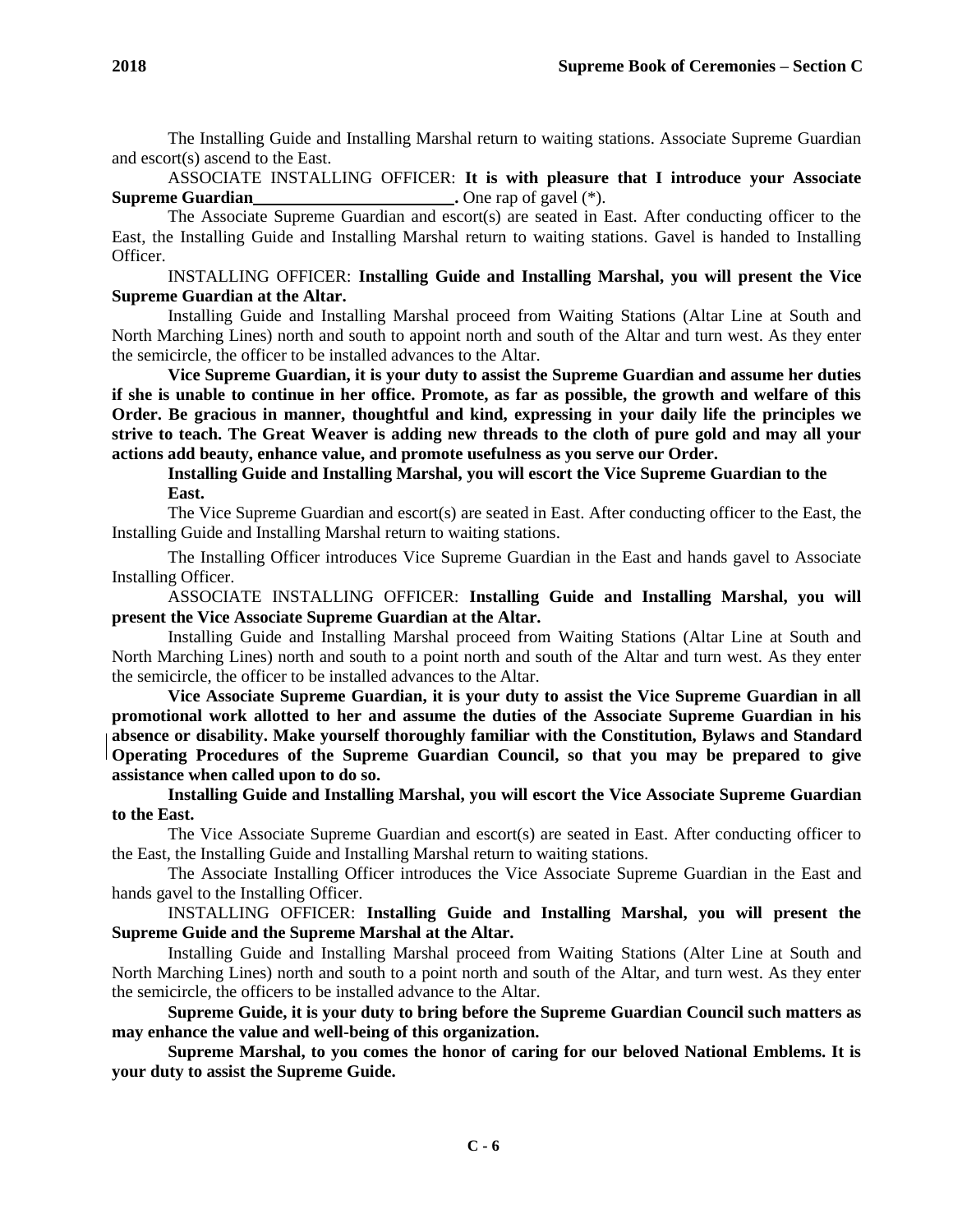# **Installing Guide and Installing Marshal, you will conduct these officers to their stations.**

After conducting the officers to their stations, the Installing Guide and Installing Marshal return to waiting stations. The Installing Officer introduces these officers when in position, then hands gavel to the Associate Installing Officer.

ASSOCIATE INSTALLING OFFICER: **Installing Guide and Installing Marshal, you will present the Supreme Inner and the Supreme Outer Guards at the Altar.**

Installing Guide and Installing Marshal proceed from Waiting Stations (Altar Line at South and North Marching Lines) north and south to a point north and south of the Altar and turn west. As they enter the semicircle, the officers to be installed advance to the Altar.

**Supreme Inner and Supreme Outer Guard, you are to protect the interest of our Order, guard the doors of our assembly room and promote the good of our Order.**

#### **Installing Guide and Installing Marshal, you will conduct these officers to their stations.**

After conducting the officers to their stations, the Installing Guide and Installing Marshal return to waiting stations. The Associate Installing Officer introduces these officers when in position. If Supreme Secretary, Supreme Treasurer, Supreme Chaplain, Supreme Director of Music or Supreme Librarian is a Mason, the Associate Installing Officer shall give the officers(s) their charge.

INSTALLING OFFICER OR ASSOCIATE INSTALLING OFFICER: **Installing Guide and Installing Marshal, you will present the Supreme Secretary and Supreme Treasurer at the Altar.**

Installing Guide and Installing Marshal proceed from Waiting Stations (Altar Line at South and North Marching Lines) north and south to a point north and south of the Altar and turn west. As they enter the semicircle, the officers to be installed advance to the Altar.

**Supreme Secretary, it shall be your duty to assist with correspondence and perform such other duties as may be assigned to you by the Supreme Guardian.**

**Supreme Treasurer, it shall be your duty to perform such duties as may be assigned to you by the Supreme Guardian.**

**May your offices be a reminder to all that honesty and integrity are essential in our daily lives.**

**Installing Guide and Installing Marshal, you will conduct these officers to their stations.**

The Supreme Secretary and Supreme Treasurer follow the Installing Guide to their stations. After conducting the officers to their stations, the Installing Guide and Installing Marshal return to waiting stations.

INSTALLING OFFICER: **Installing Guide and Installing Marshal, you will present the Supreme Librarian, Supreme Chaplain and Supreme Director of Music at the Altar.**

Installing Guide and Installing Marshal proceed from Waiting Stations (Altar Line at South and North Marching Lines) north and south to a point north and south of the Altar, and turn west. As they enter the semicircle, the officers to be installed advance to the Altar.

**Supreme Librarian, to aid in the selection of good literature is one of the greatest privileges of your office. May the ideals of pure thoughts be embodied in your work.**

**Supreme Chaplain, so live that your prayers may be recognized as true supplications to our Creator.**

**Supreme Director of Music, may your life exemplify to all the harmony expressed in song and rhythm.**

**Installing Guide and Installing Marshal, you will conduct theses officers to their stations.**

Supreme Librarian, Supreme Chaplain and Supreme Director of Music follow Installing Marshal to their stations. After conducting the officers to their stations, the Installing Guide and Installing Marshal return to waiting stations.

INSTALLING OFFICER: **Installing Guide and Installing Marshal, you will present the Supreme Senior Custodian and Supreme Junior Custodian at the Altar.**

Installing Guide and Installing Marshal proceed from Waiting Stations (Altar Line at South and North Marching Lines) north and south to a point north and south of the Altar and turn west. As they enter the semicircle, the officers to be installed advance to the Altar.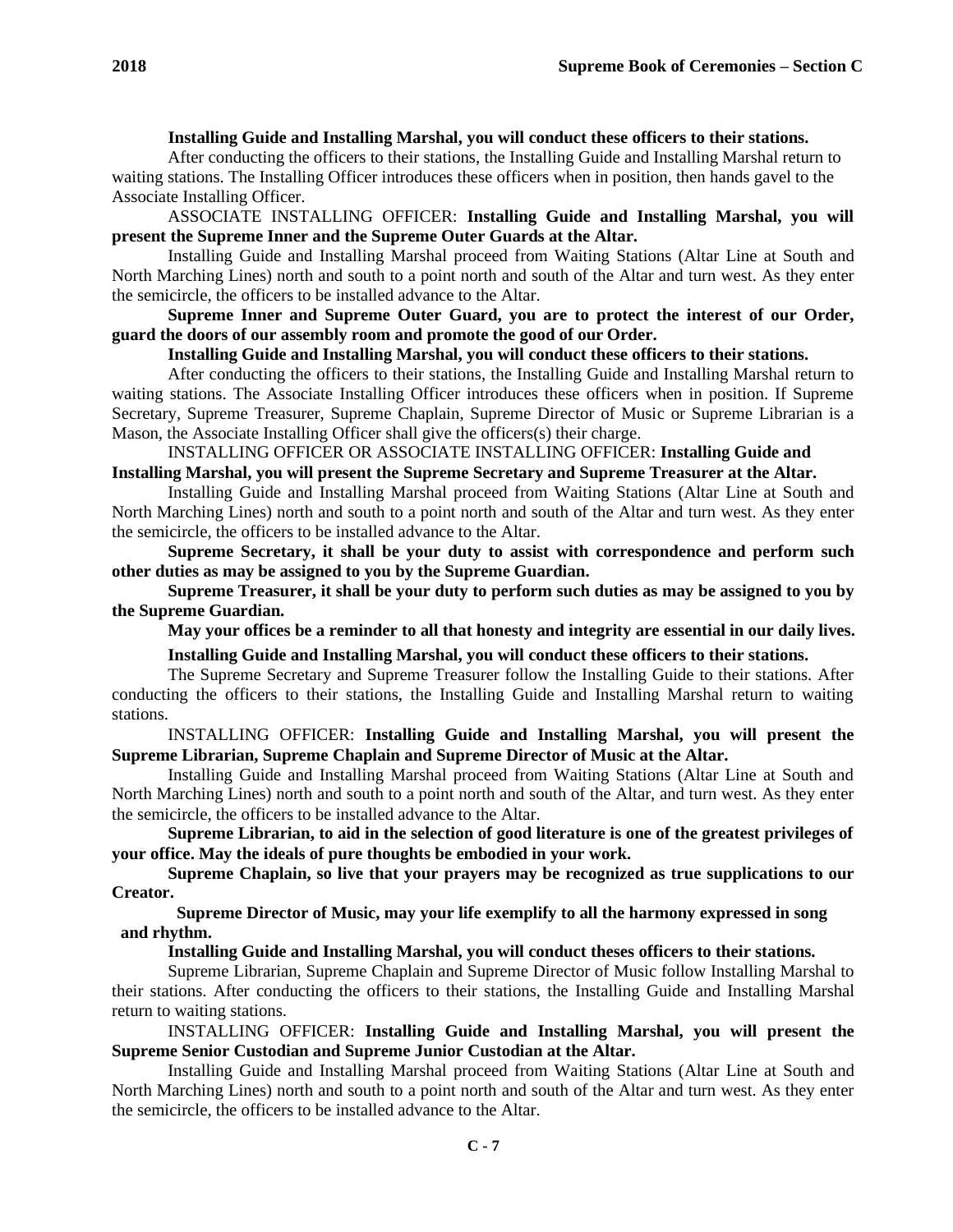**Supreme Custodians, your duty is to serve as escorts when requested to do so, and to perform such duties as may be assigned by the Supreme Guardian. Every duty merits attention to detail and exactness of execution.**

**Installing Guide and Installing Marshal, you will conduct these officers to their stations.**

After conducting the officers to their stations, the Installing Guide and Installing Marshal return to waiting stations.

INSTALLING OFFICER: **Installing Guide and Installing Marshal, you will present the five Supreme Messengers at the Altar.**

Installing Guide and Installing Marshal proceed from Waiting Stations (Altar Line at South and North Marching Lines) north and south to a point north and south of the Altar, and turn west. As they enter the semicircle, the officer(s) to be installed advances to the Altar.

**Supreme Messengers, your titles indicate your service. May you ever be messengers promoting the ideals of our Order throughout the world.**

**Installing Guide and Installing Marshal, you will conduct these officers to their stations.**

Installing Guide followed by the Supreme First, Second and Fifth Messengers, leave on south side of Altar to Altar Line, south to South Marching Line, proceeds around the outside of Messengers' stations, and enters semicircle between the Second and Fifth Messengers' stations. Installing Marshal followed by Supreme Third and Fourth Messengers, leaves on north side of Altar to Altar Line, north to North Marching Line, proceeds around the outside of the Messengers' stations, and enters semicircle between the stations of Fourth and Fifth Messengers. Messengers assume stations as Installing Guide and Installing Marshal proceed through the semicircle to Altar Line. After conducting the officers to their stations, the Installing Guide and Installing Marshal return to waiting stations.

INSTALLING OFFICER: **Installing Secretary, you will read the names of those appointed to serve as Supreme and Assisting Supreme Deputies for the ensuing year, who as their names are read will rise and remain standing.**

**Installing Guide and Installing Marshal, you will present the Supreme and Assisting Supreme Deputies for installation.**

Installing Guide and Installing Marshal march to the Deputies' line

**You will place your right hand over your heart and repeat the following obligation: In the presence of Almighty God – and these witnesses – I solemnly and sincerely promise – that I will conform to and support – the Constitution, Bylaws, and Standard Operating Procedures – of the Supreme Guardian Council – Job's Daughters International. – That I will adhere to the Supreme Book of Ceremonies – in the performance of my duties, - and that I will promote Job's Daughters International – throughout the Job's Daughters'world.**

**Supreme Deputies, to you has been the responsibility of making known to eligible persons the teachings and principles of Job's Daughters; to assist Bethels not under Grand Guardian Councils in their understanding of the Ritual and Supreme Law, and to promote Job's Daughters International in such areas as directed by the Supreme Guardian. Your good work will strengthen our Order throughout the Job's Daughters' world.** One rap of gavel (\*). Supreme and Assisting Supreme Deputies are seated. Installing Guide and Installing Marshal return to their waitingstations.

INSTALLING OFFICER: **Installing Secretary, you will proclaim the officers and deputies of the Supreme Guardian Council duly and legally installed.**

INSTALLING SECRETARY: **By direction of the Installing Officer and under the authority of the Supreme Guardian Council, of Job's Daughters International, I proclaim its Officers and Deputies duly and legally installed.** One rap of gavel (\*).

INSTALLING OFFICER: **Supreme Guardian, I now present you with the gavel, the emblem of your authority as Supreme Guardian. Wield it with wisdom justice and equality. May our Order be a lasting monument to the virtues illustrated in the life of Job…patience, wisdom and justice. With God's help may you conduct its affairs with thoughtful care for the benefit of our MasonicDaughters.**

**Installing Guide and Installing Marshal, you will retire the Installing Officers and conduct them to the East.**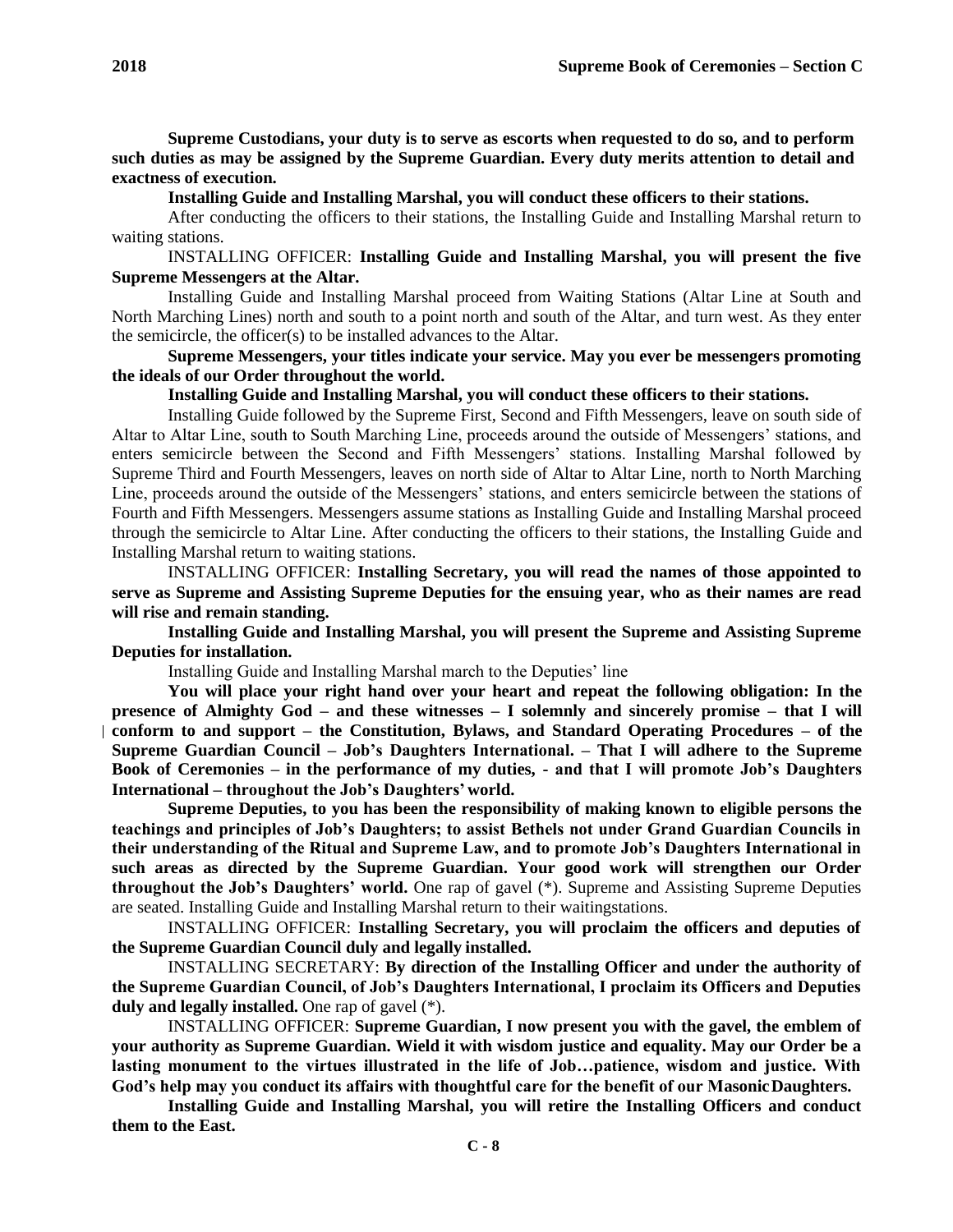# **ADDRESS OF THE SUPREME GUARDIAN AND ASSOCIATE SUPREME GUARDIAN**

#### **ANNOUNCEMENT OF STANDING COMMITTEES**

# **PRESENTATION OF SUPREME GUARDIAN AND ASSOCIATE SUPREME GUARDIAN JEWELS**

# **PRESENTATION OF PAST SUPREME GUARDIAN AND PAST ASSOCIATE SUPREME GUARDIAN JEWELS**

**PRESENTATIONS** (Only those approved by the Supreme Guardian)

**.**

#### **REMARKS**

SUPREME GUARDIAN: **Supreme Chaplain, you will attend at the Altar.**

Supreme Chaplain attends at the Altar. A song may be sung or prayer may be given with Chaplain kneeling. Otherwise she/he closes Bible and returns to her/his station.

SUPREME GUARDIAN: **Supreme Marshal you will make the proclamation.**

SUPREME MARSHAL: **By direction of the Supreme Guardian, I proclaim this Annual Session of the Supreme Guardian Council from labor to rest, to convene in on**

#### **CLOSING CEREMONY**

Any ceremony planned by the Supreme Guardian may be used for closing ceremony.

SUPREME GUARDIAN: **The Supreme Officers will retire after which they will receive your greetings.**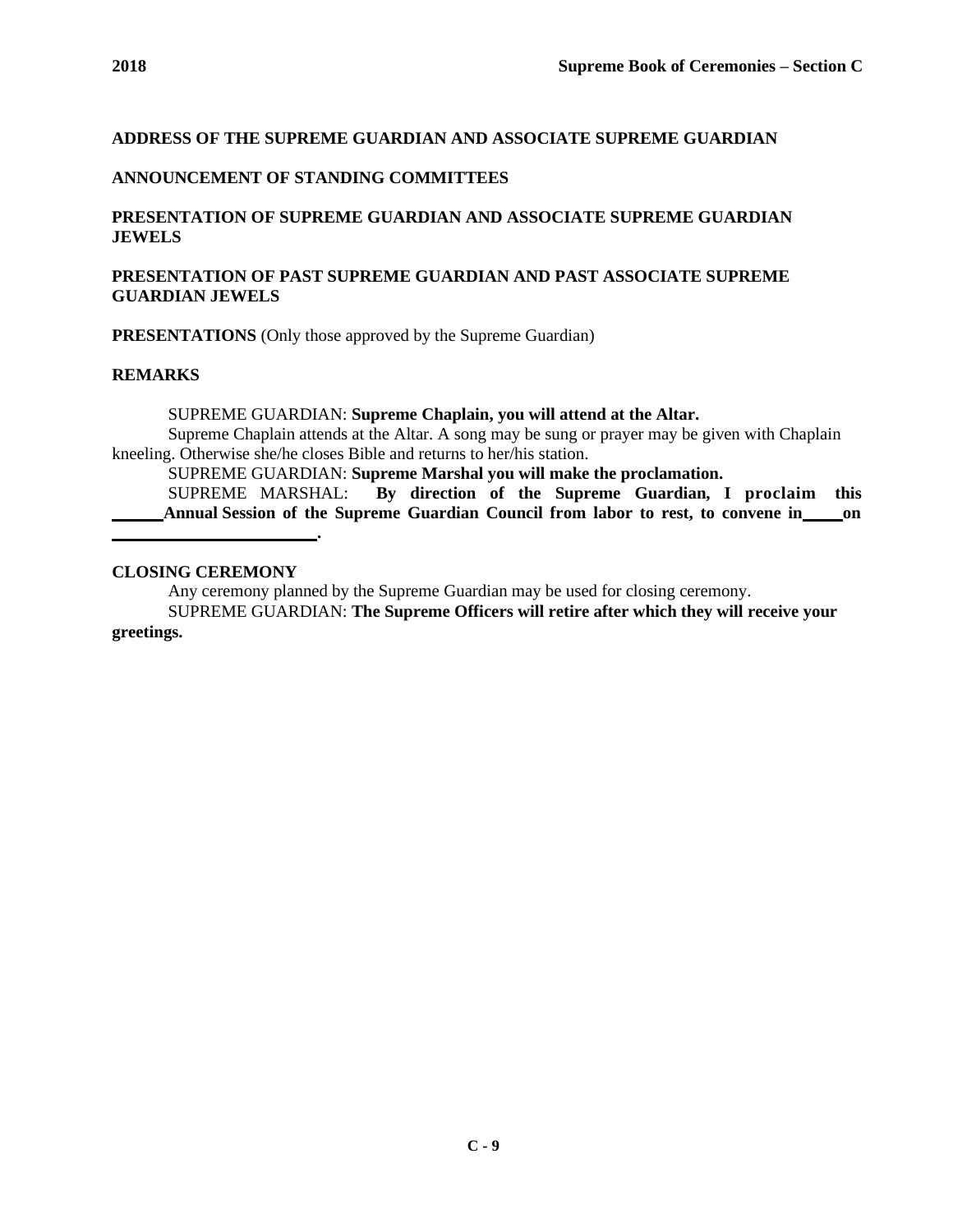## **INSTALLATION OF SUPREME BETHEL**

Floor work as per Supreme Book of Ceremonies.

#### **ENTRANCE OF THE SUPREME BETHEL GUARDIAN AND THE ASSOCIATE SUPREME BETHEL GUARDIAN**

The Supreme Bethel Guardian and Associate Supreme Bethel Guardian escorted by the Installing Junior Custodian and the Installing Senior Custodian enter the Supreme Bethel room and proceed to the East as per Ritual. Associate Supreme Bethel Guardian presents the Supreme Bethel Guardian with the gavel.

SUPREME BETHEL GUARDIAN: **The Supreme Bethel of Job's Daughters International is about to convene for the Ceremony of Installation. Associate Supreme Bethel Guardian, you will retire and escort the Supreme Bethel Installing Officer into the room.**

Associate Supreme Bethel Guardian descends the dais marches west to Altar Line, turns left to South Line, then right to entrance. Returning, with the Installing Officer on his right arm, he proceeds on the South Line to a point west of the Altar, turns left and marches to center of the Altar facing East.

ASSOCIATE SUPREME BETHEL GUARDIAN: **I have the honor of presenting who will preside as the Installing Officer for the evening.**

SUPREME BETHEL GUARDIAN: **Associate Supreme Bethel Guardian, you will conduct the Installing Officer to the East.** As they ascend dais, three raps of gavel (\*\*\*).

**I have the pleasure of introducing who will preside as the Installing Officer of the evening.**

INSTALLING OFFICER: **I have the pleasure to introduce** (name & title),

**Supreme Bethel Guardian and** (name & title), **Associate Supreme Bethel Guardian.**

Supreme Bethel Guardian presents Installing Officer with the gavel. Supreme Bethel Guardian and Associate Supreme Bethel Guardian are seated in the East. One rap of gavel (\*).

INSTALLING OFFICER: **Installing Senior Custodian and Installing Junior Custodian, you will retire and invite into the Supreme Bethel Room the other Installing Officers.**

Installing Senior and Installing Junior Custodian retire and take their places in the lines. Led by the Installing Guide and the Installing Marshal, the Installing Officers march to the East Line facing west.

INSTALLING OFFICER: **In installing the Officers and Representatives of the Supreme Bethel, I will be assisted by:**

| <b>Installing Guide</b>                   |
|-------------------------------------------|
| <b>Installing Marshal</b>                 |
| <b>Installing Recorder</b>                |
| <b>Installing Chaplain</b>                |
| <b>Installing Musician</b>                |
| <b>Installing Senior Custodian</b>        |
| <b>Installing Junior Custodian</b>        |
| <b>Installing American Flag Bearer</b>    |
| <b>Installing Canadian Flag Bearer</b>    |
| <b>Installing Australian Flag Bearer</b>  |
| <b>Installing Philippines Flag Bearer</b> |
| <b>Installing Brazilian Flag Bearer</b>   |
|                                           |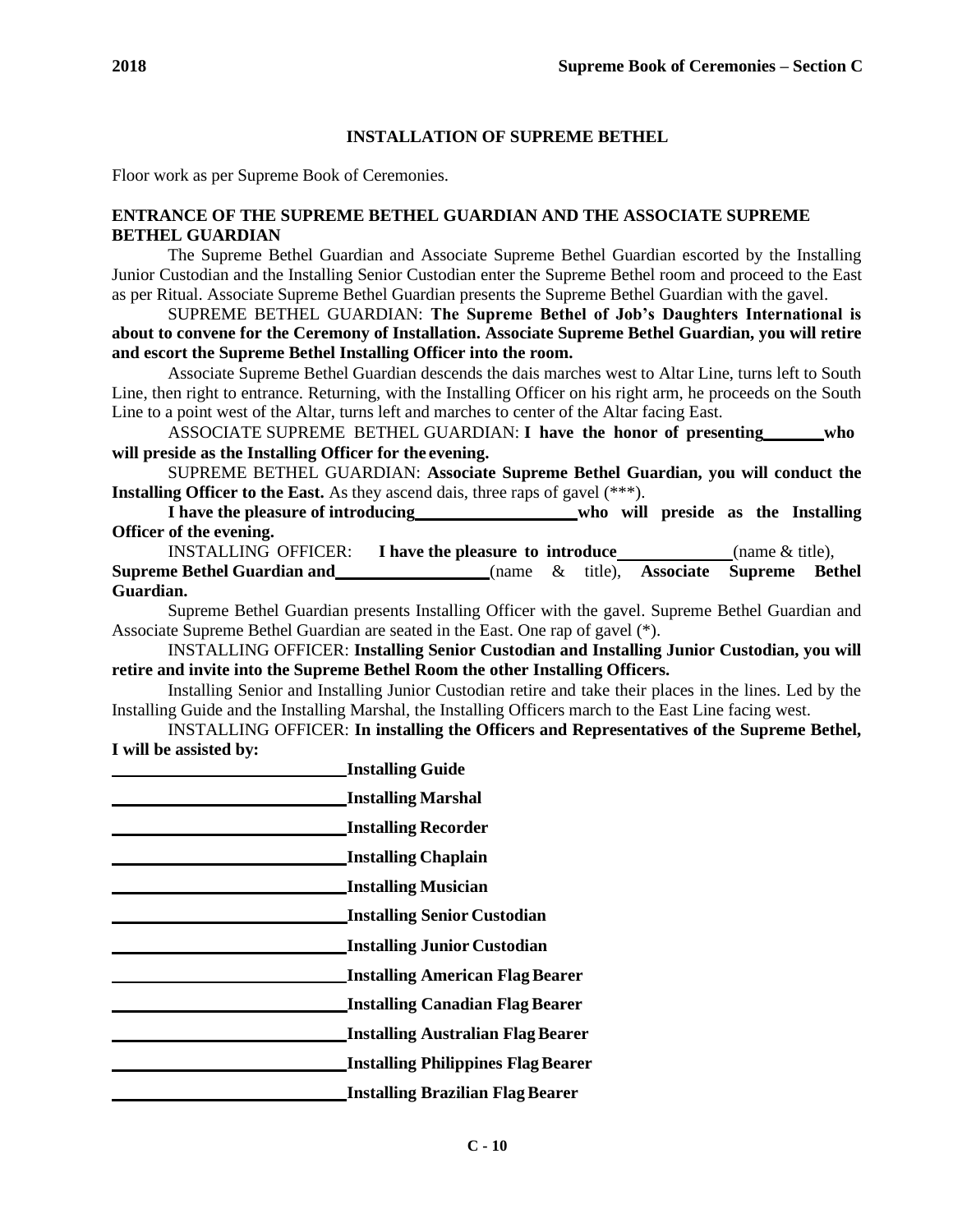**Installing Page** (\*Optional)

**Installing Page** (\*Optional)

(\*Optional if used, the duties of the Pages will be defined by the Supreme Guardian.)

**Installing Guide and Installing Marshal, you will conduct the Installing Officers to their respective stations.** One rap of gavel (\*). When Installing Officers are at their stations, Installing Officer continues.

**Installing Guide and Installing Marshal, you will retire and escort into the Supreme Bethel Room the Supreme Bethel Officers and Representatives who are to serve the Supreme Bethel for the ensuing term.**

Installing Guide and Installing Marshal march to West Line, turn south and north to South and North Marching Line, turn west and stand at the entrance.

# ENTRANCE NARRATION:

Shall be planned by the Supreme Bethel Committee. When all Supreme Bethel Officers and Representatives are in position. One rap of gavel(\*).

# PRESENTATION OF BIBLE:

INSTALLING OFFICER: **Installing Guide, Installing Marshal, and Installing Chaplain, you will retire for the presentation of the Holy Bible.**

As Installing Chaplain, followed by Installing Guide and Installing Marshal, re-enters room, three raps of gavel (\*\*\*). Installing Chaplain places closed Bible on Altar, Installing Guide and Installing Marshal remain at waiting station, as per Ritual. One rap of gavel (\*). Installing Chaplain, Installing Guide and Installing Marshal return to their stations.

## PRESENTATION OF THE FLAGS:

INSTALLING OFFICER: **Installing Guide, Installing Marshal, and Installing Flag Bearers, you will retire and present the flags west of the Altar.** As flags enter room, three raps of gavel (\*\*\*). National Anthem with appropriate music (as per Music Ritual) is sung when flags are west of the Altar.

| the contract of the contract of the contract of the contract of the contract of the contract of the contract of |                                   |
|-----------------------------------------------------------------------------------------------------------------|-----------------------------------|
| United States Flag:                                                                                             | "Star Spangled Banner"            |
| Canadian Flag:                                                                                                  | "O Canada"                        |
| <b>Australian Flag:</b>                                                                                         | "Advance Australia Fair"          |
| Philippines Flag:                                                                                               | "Commonwealth of the Philippines" |
| Brazilian Flag:                                                                                                 | "Hail Brazil"                     |
|                                                                                                                 |                                   |

Order of escort of flags may vary, with host country's flag being presented first and others placed in the order in which they entered our Order. If United States Flag is host country, Installing Officer continues:

INSTALLING OFFICER: **Installing Guide and Installing Marshal, you will escort the flag to the East.** When flag is posted. **All citizens of** (country) **will join with me in the Pledge of Allegiance.**  Pledge may be omitted if not the custom of the government.

ESCORT AND INTRODUCTIONS as per Ritual (May be done following the Installation if desired.)

INSTALLING OFFICER: **The Supreme Guardian and Associate Supreme Guardian will please step forward.** The Supreme Guardian and Associate Supreme Guardian are already seated in the East.

**It is with honor that I introduce to you Supreme Guardian and Associate Supreme Guardian.**

INSTALLING OFFICER: **The Vice Supreme Guardian and Vice Associate Supreme Guardian will please step forward.** The Vice Supreme Guardian and Vice Associate Supreme Guardian are already seated in the East.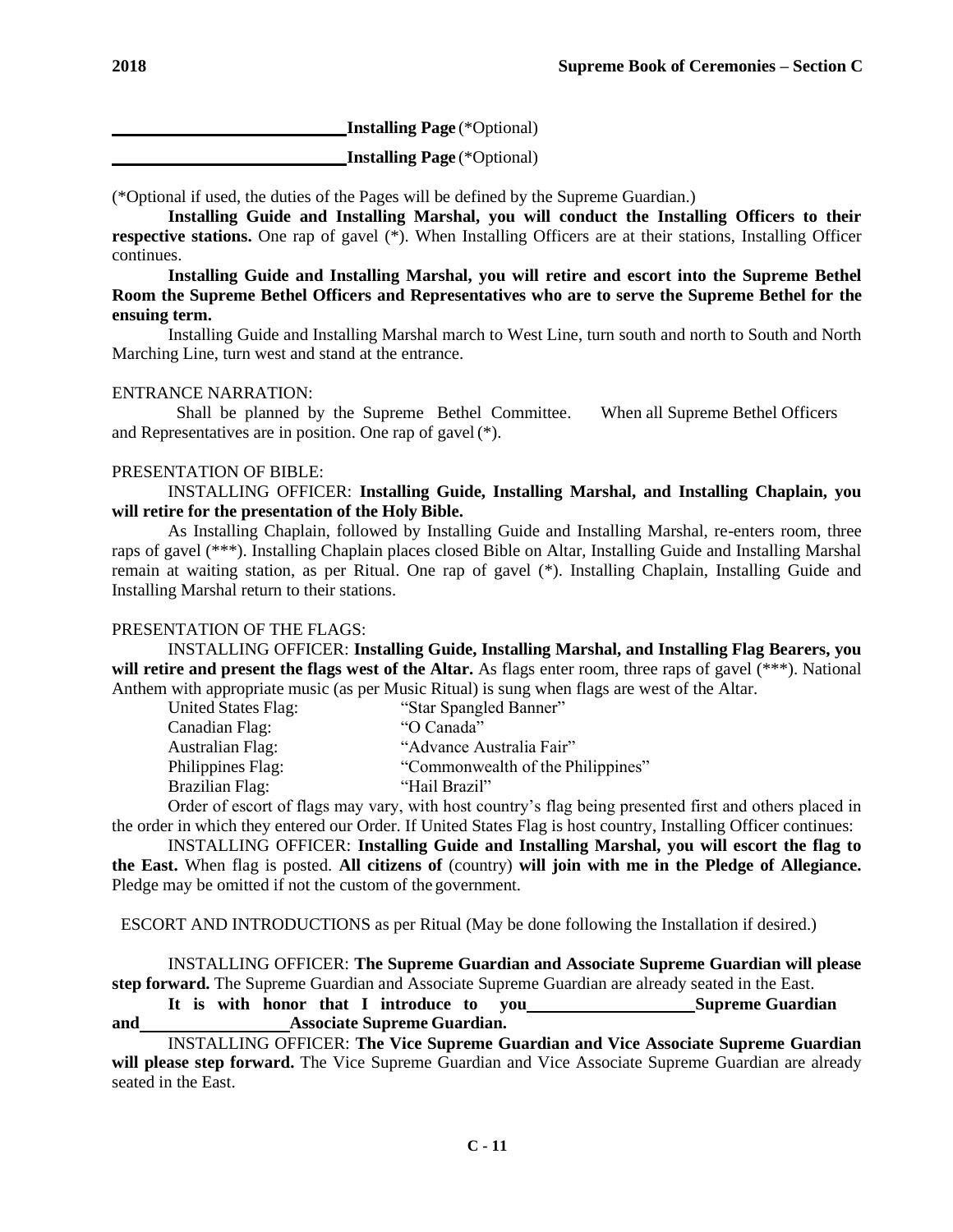**It is indeed a pleasure to introduce and wish for you a most happy year ahead Vice Supreme Guardian and Vice Associate SupremeGuardian.**

INSTALLING OFFICER: **The Supreme Bethel Committee will please step forward.** The Supreme Bethel Committee is already seated in the East.

INSTALLING OFFICER: **It is my pleasure to introduce:**

| Name        | <b>Title</b> |
|-------------|--------------|
| <b>Name</b> | <b>Title</b> |
| <b>Name</b> | <b>Title</b> |

INSTALLING OFFICER: **It is my pleasure to introduce Miss International Job's Daughter.** Miss International Job's Daughter is already seated in the East willrise.

INSTALLING OFFICER: **Members and friends of Job's Daughters, we welcome you here to witness the Installation of the Supreme Bethel Officers and Representatives of Job's Daughters International. They have been selected to serve for the ensuing term. Before installing them into office, we will ask the blessing of our Father in Heaven. Installing Chaplain, you will attend at the Altar.** Three raps of gavel (\*\*\*).

INSTALLING CHAPLAIN: **Oh, merciful and loving Father, we come to You in faith, knowing that You will hear and answer our prayer. Be very near to us in this hour and let Your richest blessing rest upon us as we humbly seek to do Your will. Grant those whom we are about to invest with authority, the spirit of love and charity. Help them to see clearly the power and influence of a beautiful and womanly life. May union and harmony prevail, and as they labor for the highest ideals of life, may they become more gracious and loving, more faithful and patient day by day, and thus complete the foundation of a useful and perfect life. We ask this in Your name. Amen.** Installing Chaplain returns to station. One rap of gavel (\*).

INSTALLING OFFICER: **Installing Recorder, you will read the names of the Supreme Bethel Officers and Representatives who are to serve this Supreme Bethel for the ensuing term. As their names are read, they will rise and stand in front of their chairs.**

Installing Recorder reads the names from a list provided for her by the Supreme Bethel Committee. INSTALLING OFFICER: **Installing Guide and Installing Marshal, you will present the** 

**Supreme Bethel Officers and Representatives for the Obligation.**

Installing Guide and Installing Marshal leave the West and stand at waiting stations. INSTALLING GUIDE: **Installing Officer, all is in readiness.**

Installing Officer descends dais and approaches Altar.

INSTALLING OFFICER: **You will place your right hand over your heart and make this promise: Do you promise that no Supreme Bethel shall be opened without the presence of the members of the Supreme Bethel Committee? That you will be guided by the advice of the Supreme Bethel Committee in all matters concerning the work and welfare of the Supreme Bethel? You will assume the following obligation:**

**In the presence of Almighty God – and these witnesses – I promise to obey the laws – of Job's Daughters International – that I will counsel with my Supreme Bethel Guardians – and be courteous and obedient to them – that I will be faithful to the duties of my office – that I will endeavor to live in accordance with its teachings – in the hope that I may be found worthy – of being one of "The Fairest in the Land" – that I will strive to be ever faithful to this promise – that should I violate this obligation – I agree to vacate my office – at the request – and upon the declaration – of the Supreme Bethel Guardian.** Installing Officer returns to East. One rap of gavel (\*).

INSTALLING OFFICER: **It gives me great pleasure to present the Supreme Bethel Representatives.** The Supreme Bethel Representatives rise.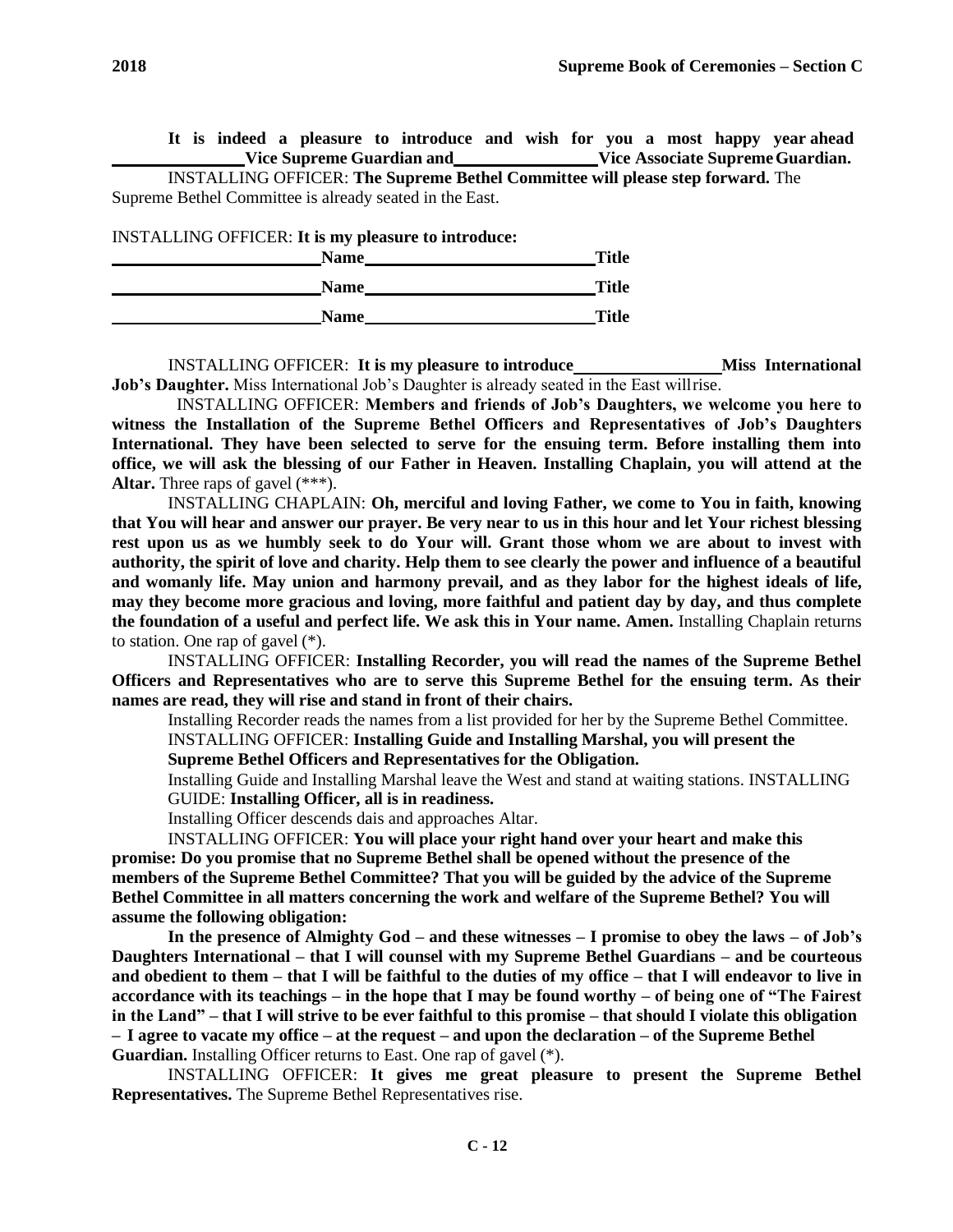**Supreme Bethel Representatives, you have been chosen to represent a State, Province, or Country. By interchange of communication and ideas you should become familiar with the activities of Bethels throughout Job's Daughters International. That Job's Daughters International may reap a full measure of growth from your duties well done, it is important that you be earnest and diligent in the administration of your position, that the jurisdiction which you represent may be proud of your accomplishments. You may now adorn yourselves with your medallions.**

INSTALLING OFFICER: **Installing Guide and Installing Marshal, you will present the Supreme Bethel Inner Guard and Supreme Bethel Outer Guard at the Altar.**

**Daughters, guard carefully the doors of the Supreme Bethel and be alert and watchful, guarding against sins which are pressing for admission to pure hearts and minds.**

**Installing Guide and Installing Marshal, you will present these Officers with their medallions, after which you will conduct them to their stations.**

INSTALLING OFFICER: **Installing Guide and Installing Marshal, you will present the Supreme Bethel Junior Custodian and Supreme Bethel Senior Custodian at the Altar.**

**Daughters, you are the custodians of the Dove and Urn of Incense, emblems of our Order.**

**Ever let your life symbolize purity and prayer which they represent.**

**Installing Guide and Installing Marshal, you will present these officers with their medallions, after which you will conduct them to their stations.**

INSTALLING OFFICER: **Installing Guide and Installing Marshal, you will present the Supreme Bethel Chaplain, Supreme Bethel Musician and Supreme Bethel Librarian at the Altar.**

**Supreme Bethel Chaplain, you are to lead the devotions of the Supreme Bethel and give the Pledge of Honor to adults when necessary. May you lead also in reverence for sacred things, the beacon lights of life.**

**Supreme Bethel Musician, your duty is to preside at the instrument during the musical partsof our ceremonies. May the harmony of your music ring so true that no discord will enter here.**

**Supreme Bethel Librarian, your duty is to encourage a taste for the arts and sciences by giving a report on an educational subject. Let your life be an open book whose pages are full of knowledge and truth.**

**Installing Guide and Installing Marshal, you will present these officers with their medallions, after which you will conduct them to their stations.**

INSTALLING OFFICER: **Installing Guide and Installing Marshal, you will present the Supreme Bethel Recorder and the Supreme Bethel Treasurer at the Altar.**

**Supreme Bethel Recorder, it is your duty to record all actions of the Supreme Bethel in proper form, receive all money due the Supreme Bethel, paying it over to the Supreme Bethel Treasurer taking her receipt for same.**

**Supreme Bethel Treasurer, your duty is to receive all funds of the Supreme Bethel, accurately account for them and pay them over to the Supreme Bethel Committee taking a receipt for same.**

**Installing Guide and Installing Marshal, you will present these officers with their medallions, after which you will conduct them to their stations.**

INSTALLING OFFICER: **Installing Guide and Installing Marshal, you will present the five Supreme Bethel Messengers at the Altar.**

**Supreme Bethel Messengers, to you has been given the privilege of unfolding to the Pilgrims the story of Job's eventful life, his pleasures, his trials, his temptations and his final triumph and peace. Be particular therefore, that your own interpretations be earnest and sincere, and that your own lives be an example of patience and faith that your reward may be life's highest attainment.**

**Installing Guide and Installing Marshal, you will present these officers with their medallions, after which you will conduct them to their stations.**

INSTALLING OFFICER: **Installing Guide and Installing Marshal, you will present the Supreme Bethel Guide and Supreme Bethel Marshal at the Altar.**

**Supreme Bethel Guide, your duty is to escort distinguished guests and to promote the welfare of the Supreme Bethel.**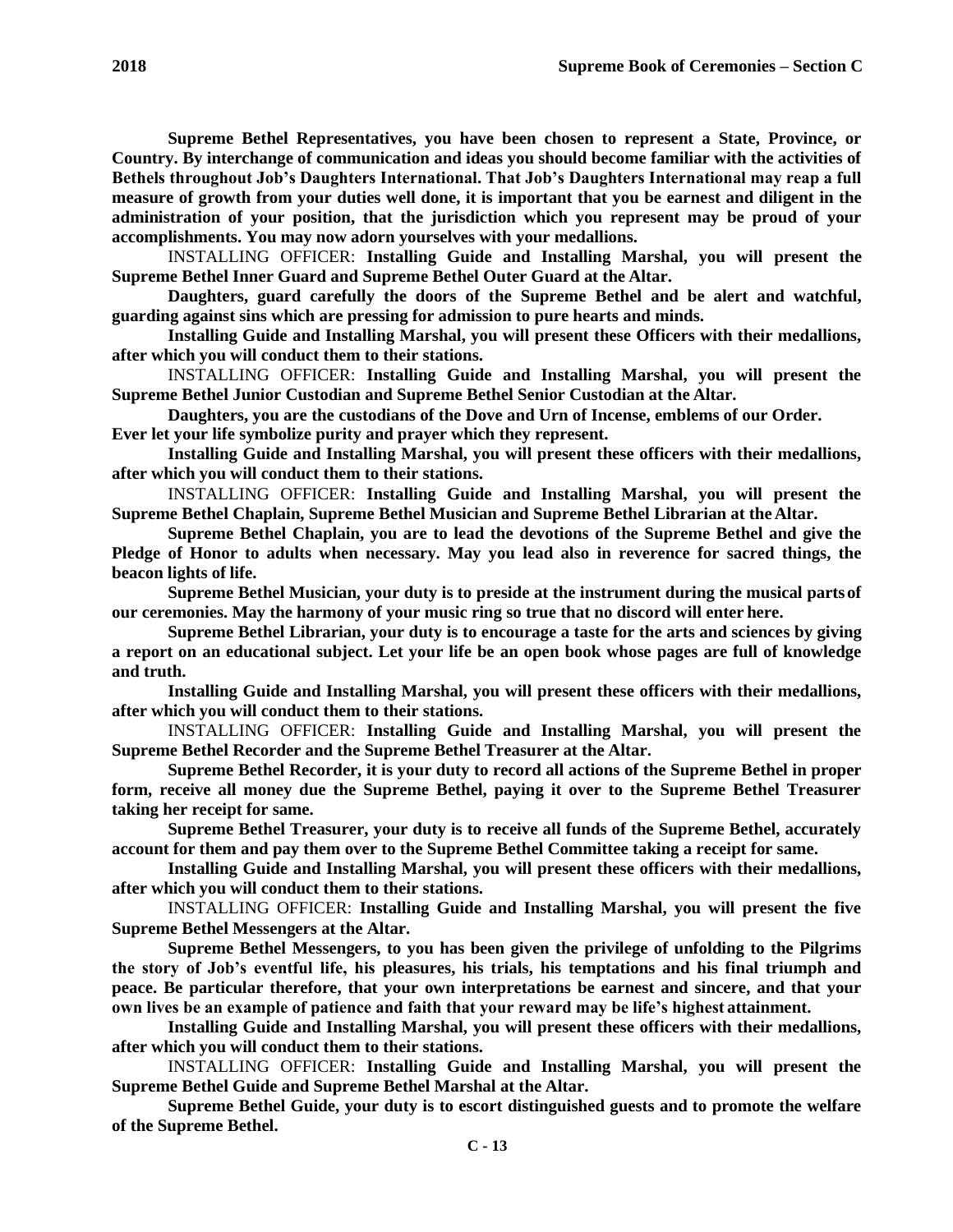**Supreme Bethel Marshal, your duty is to care for the flags of our nations, to see that suitable preparation is made for our ceremonies and to assist the Supreme Bethel Guide in her duties.**

**Installing Guide and Installing Marshal, you will present these officers with their medallions, after which you will conduct them to their stations.**

Installing Officer will introduce the Supreme Bethel Guide and Supreme Bethel Marshal when they are at their stations.

INSTALLING OFFICER: **Installing Guide and Installing Marshal, you will present the Supreme Bethel Senior Princess and Supreme Bethel Junior Princess at the Altar.**

**Supreme Bethel Princesses, you have been selected to assist the Supreme Bethel Honored Queen in all that she may require of you. You should conduct yourselves at all times with quiet dignity befitting your high offices. Be gracious in manner, courteous and gentle, expressing through your daily lives the principles of faith, virtue and honor.**

**Installing Guide and Installing Marshal, you will present the Supreme Bethel Princesses with their medallions, after which you will conduct them to the East Line to be invested with the honors of their stations.** After the Princesses are invested with their capes and crowns the Installing Officer continues.

INSTALLING OFFICER: **Supreme Bethel Princesses, ever strive for beauty of character that will outshine the beauty and splendor of your raiment.** Supreme Bethel Princesses rise and ascend dais. Three raps of gavel (\*\*\*).

INSTALLING OFFICER: **It is with pleasure thatI present who has been installed Supreme Bethel Senior Princess and who has been installed Supreme Bethel Junior Princess.** One rap of gavel  $(*)$ .

INSTALLING OFFICER: **Installing Guide and Installing Marshal, you will cause the Supreme Bethel Honored Queen to kneel at the Altar and place her hands on the open Holy Bible.**

Installing Guide and Installing Marshal assist Honored Queen to kneel. Honored Queen places her hands on the Bible. DO NOT TURN BIBLE. Installing Officer descends dais to a point one step East of and in center of Altar.

INSTALLING OFFICER: **Supreme Bethel Honored Queen, you will repeat after me. I will be faithful to the laws – of Job's Daughters International – respect the Supreme, Grand and Bethel Guardian Councils – and endeavor to be worthy of my office – so help me God.**

**The one selected to hold the office of Supreme Bethel Honored Queen should be generous in character, kind, tolerant and possessed with the ability to preside in a just and gracious manner. Her taste in literature, arts and sciences should be such that she will lead the thoughts of others toward the highest and purest things in life. Polite and courteous attention to the advice of parents and guardians and the consideration of the happiness of others will so strengthen your own life that the beauty of your young womanhood will be observed by all with whom you are associated, and the prayer of all who know and love you is, that our Heavenly Father will guide and direct you in your service of love.**  Installing Officer moves around Altar and stands behind Supreme Bethel HonoredQueen.

**This cape is an emblem of your high office and symbolizes the love of the Supreme Bethel members. I now place on your head this crown, an emblem of leadership, and a symbol of your high position. May you always wear it with dignity, grace and humility.** Installing Officer moves to between the Altar and Chaplain's station.

**Supreme Bethel Honored Queen, let wisdom and understanding crown your judgment, and the beauty and glory of your reign will be as lustrous as the sheen of your royal cloak. Always strive to wear these honors with real dignity as becoming a Supreme Bethel Honored Queen of this beautiful Order.**

SPECIAL MUSIC. (Optional)

Supreme Bethel Honored Queen rises and Installing Officer escorts her to the East. Installing Guide and Installing Marshal return to their stations. Three raps of gavel (\*\*\*).

INSTALLING OFFICER: **It is with pleasure that I present who has been installed as Supreme Bethel Honored Queen for the ensuing term.** (Applause)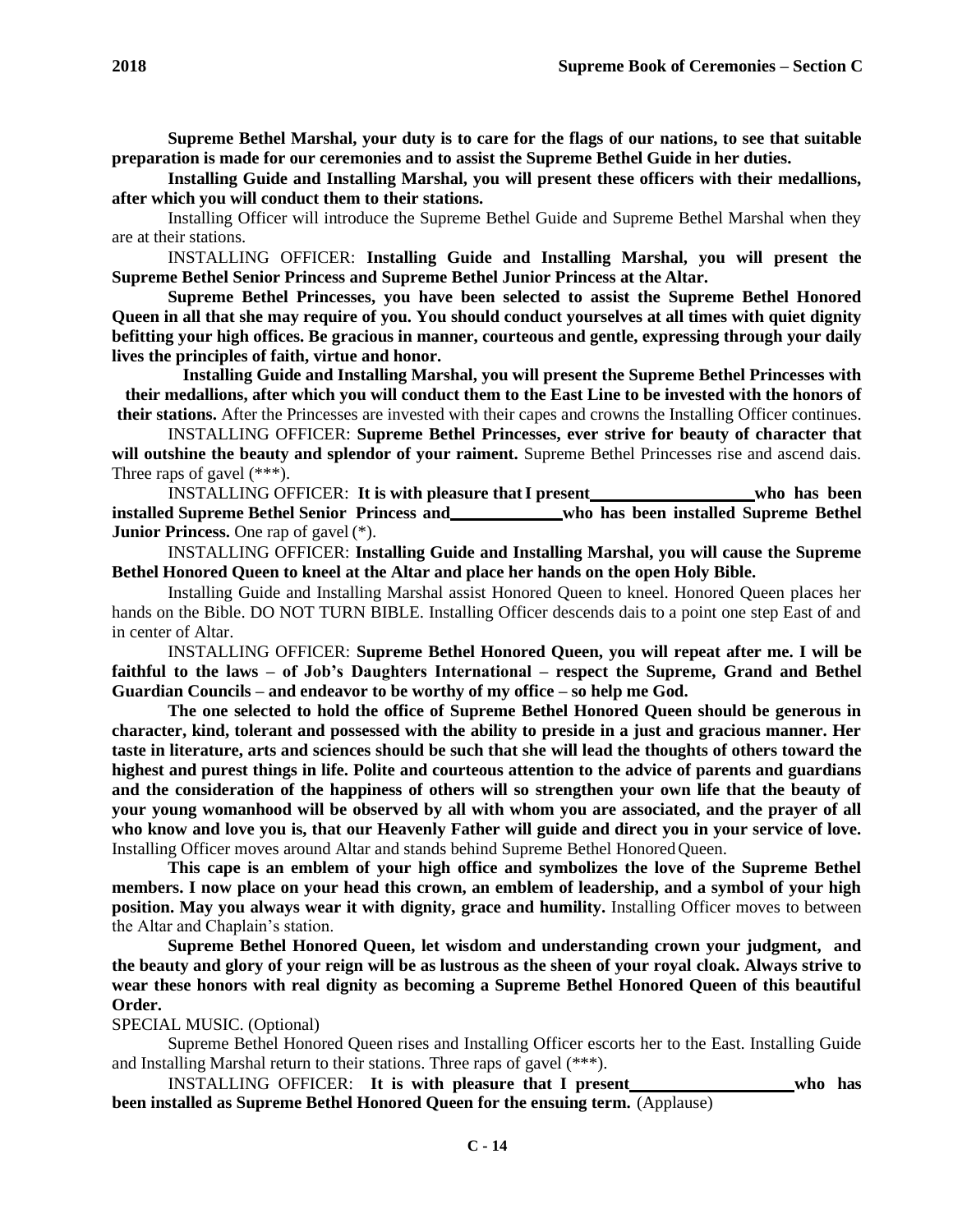INSTALLING OFFICER: **I now present you with a copy of the Constitution, Bylaws, and Standard Operating Procedures of Job's Daughters International. These are yours to study for the ensuing term. They define your duties and responsibilities. They also set forth the rights and privileges of all members of the Order. Examine them carefully that your duties may be well done, and the rights and privileges of the members protected.**

INSTALLING OFFICER: **Installing Recorder, you will make the proclamation.**

INSTALLING RECORDER: **By direction of the Installing Officer and the Supreme Guardian Council, I proclaim the Supreme Bethel Officers and Representatives of the Job's Daughters International, legally installed for the transaction of business under the laws of Job's Daughters International and the Supreme Guardian Council.** One rap of gavel (\*).

INSTALLING OFFICER: **Installing Guide and Installing Marshal, you will retire the Supreme Bethel Installing Officers.**

# INSTALLATION OF SUPREME BETHEL GUARDIAN AND ASSOCIATE SUPREME BETHEL GUARDIAN:

INSTALLING SUPREME BETHEL GUARDIAN: **Supreme Bethel Guide and Supreme Bethel Marshal, you will present the Supreme Bethel Guardian and the Associate Supreme Bethel Guardian appointed for the ensuing term, west of the Alter.** When they are in position:

**You will place your right hand over your heart and repeat the following pledge: I solemnly affirm on my honor – that I will conform – to the Constitution, Bylaws, and Standard Operating Procedures of the Supreme Guardian Council – and the Manual of Rules and Regulations – of the Supreme Bethel – that I will faithfully perform the duties of my office – and earnestly endeavor – to promote the welfare and prosperity – of the Supreme Bethel.** One rap of gavel (\*).

**Supreme Bethel Guardian, the duties of your office are defined in the Supreme Bethel Rules and Regulations in the Constitution and Bylaws of the Supreme Guardian Council. Yours is an office of great responsibility as the welfare of the Supreme Bethel depends upon the manner in which you perform your duties. Are you willing to assume these responsibilities?**

**Associate Supreme Bethel Guardian, it is your duty to assist the Supreme Bethel Guardian in the performance of her duties and to assist her in all matters pertaining to the welfare of the Supreme Bethel. Are you willing to assume these responsibilities?**

**You have been given the privilege of guiding and advising these fair Daughters in life's pilgrimage and assisting them in their projects for the good of the Supreme Bethel. You should be alert and watchful that your conduct will be an example of patience and virtue which the Daughters will emulate.**

(Escort to East, introduce, congratulate and hand the Supreme Bethel Guardian the gavel.)

## PRESENTATIONS

Presentation of Supreme Bethel Honored Queen's pin Presentation of Supreme Bethel Honored Queen's sash Presentation of Past Supreme Bethel Honored Queen's pin

ACCEPTANCE SPEECH OF SUPREME BETHEL HONORED QUEEN Introduction of parents